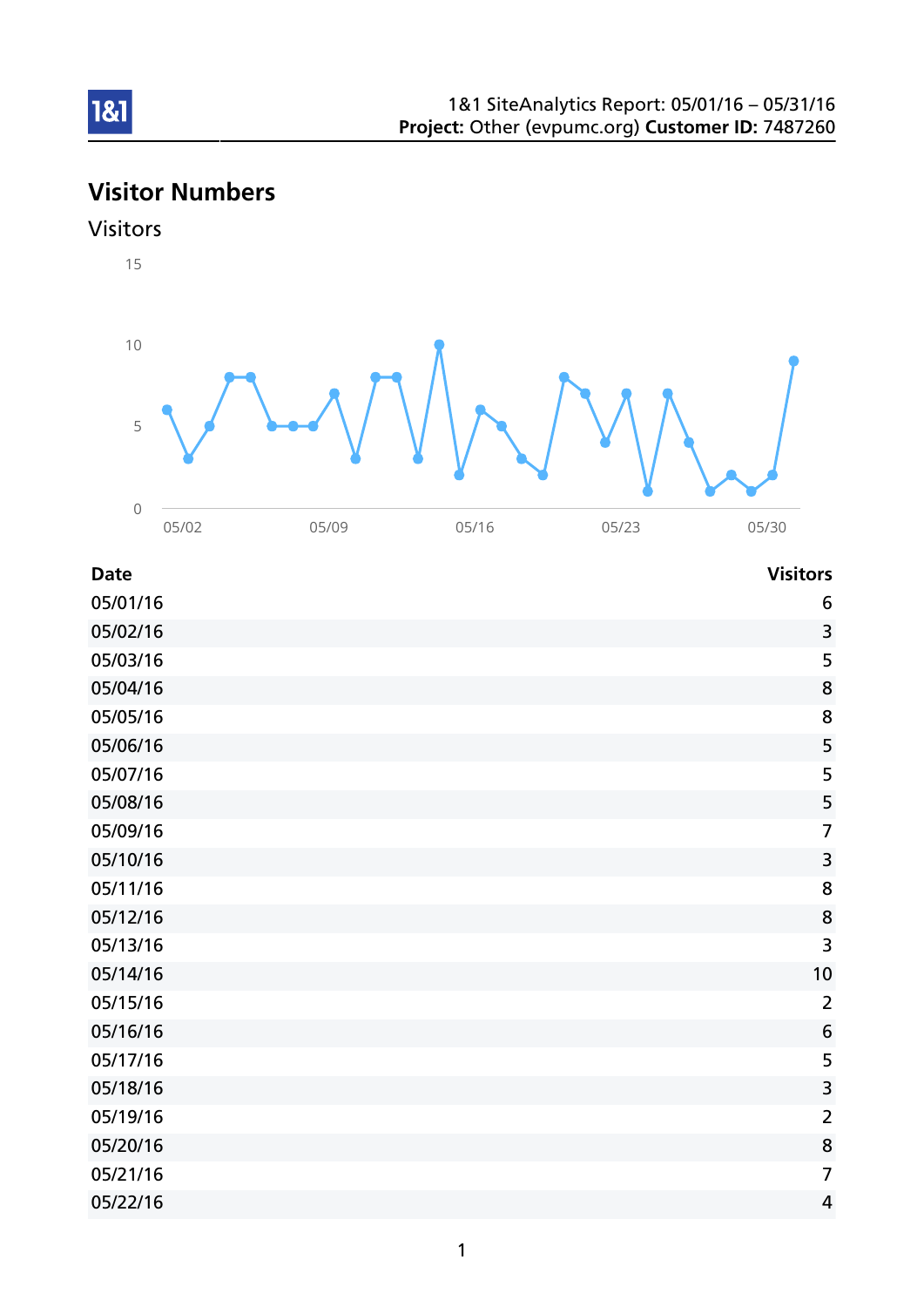| 1&1 SiteAnalytics Report: 05/01/16 - 05/31/16    |
|--------------------------------------------------|
| Project: Other (evpumc.org) Customer ID: 7487260 |

| <b>Date</b>  | <b>Visitors</b> |
|--------------|-----------------|
| 05/23/16     | 7               |
| 05/24/16     | $\mathbf{1}$    |
| 05/25/16     | $\overline{7}$  |
| 05/26/16     | $\overline{4}$  |
| 05/27/16     | 1               |
| 05/28/16     | $\overline{2}$  |
| 05/29/16     | $\mathbf{1}$    |
| 05/30/16     | $\overline{2}$  |
| 05/31/16     | 9               |
| <b>Total</b> | 155             |

# Sessions



| <b>Date</b> | <b>Sessions</b> |
|-------------|-----------------|
| 05/01/16    | 6               |
| 05/02/16    | 4               |
| 05/03/16    | 5               |
| 05/04/16    | 9               |
| 05/05/16    | 9               |
| 05/06/16    | 6               |
| 05/07/16    | 6               |
| 05/08/16    | 5               |
| 05/09/16    | 7               |
| 05/10/16    | 3               |
| 05/11/16    | 8               |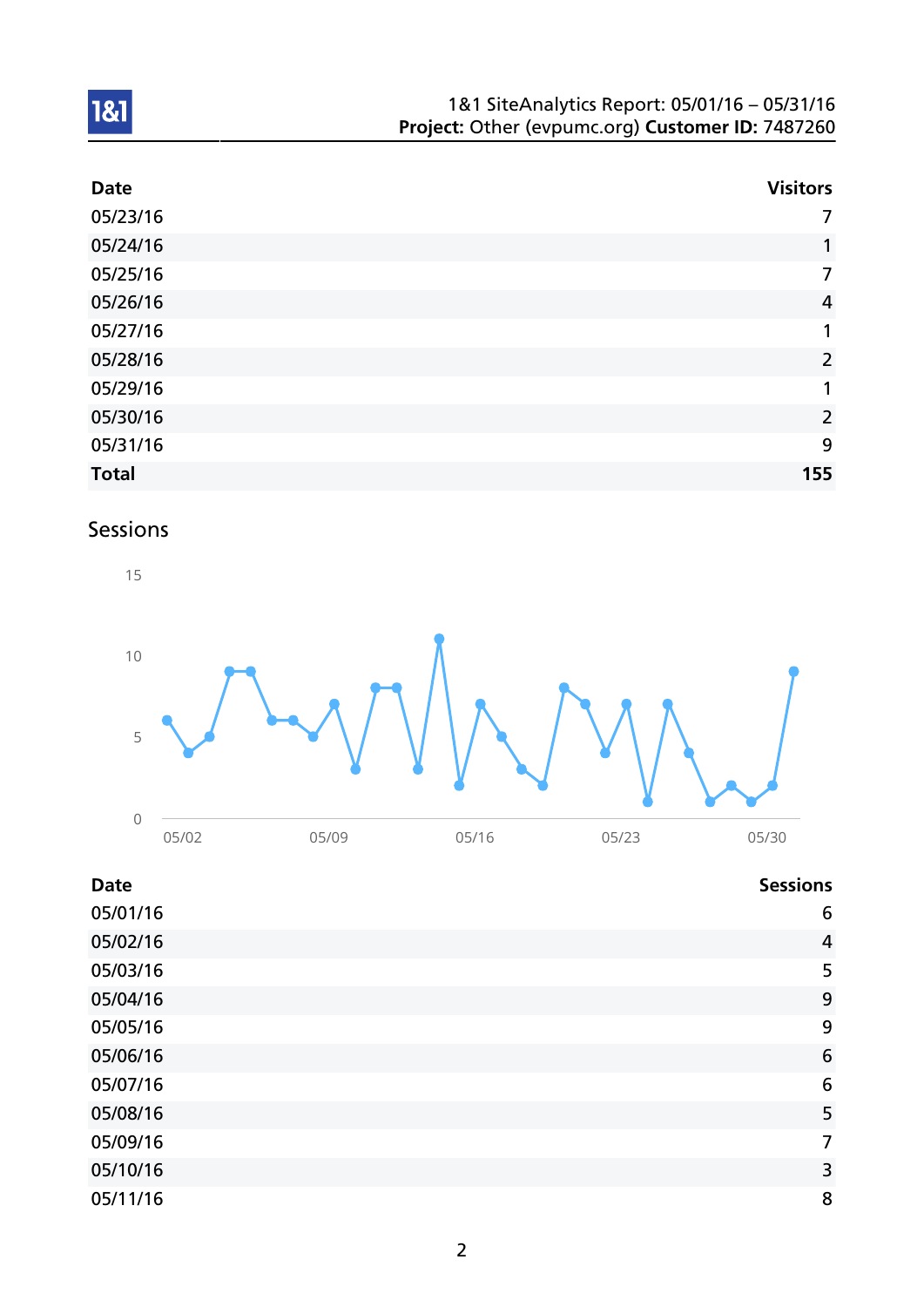| 1&1 SiteAnalytics Report: 05/01/16 - 05/31/16    |  |
|--------------------------------------------------|--|
| Project: Other (evpumc.org) Customer ID: 7487260 |  |

| <b>Date</b>  | <b>Sessions</b>         |
|--------------|-------------------------|
| 05/12/16     | 8                       |
| 05/13/16     | 3                       |
| 05/14/16     | 11                      |
| 05/15/16     | $\overline{2}$          |
| 05/16/16     | $\overline{7}$          |
| 05/17/16     | 5                       |
| 05/18/16     | $\overline{3}$          |
| 05/19/16     | $\overline{2}$          |
| 05/20/16     | 8                       |
| 05/21/16     | $\overline{7}$          |
| 05/22/16     | $\overline{\mathbf{4}}$ |
| 05/23/16     | $\overline{7}$          |
| 05/24/16     | 1                       |
| 05/25/16     | $\overline{7}$          |
| 05/26/16     | $\overline{4}$          |
| 05/27/16     | 1                       |
| 05/28/16     | $\overline{2}$          |
| 05/29/16     | 1                       |
| 05/30/16     | $\overline{2}$          |
| 05/31/16     | 9                       |
| <b>Total</b> | 162                     |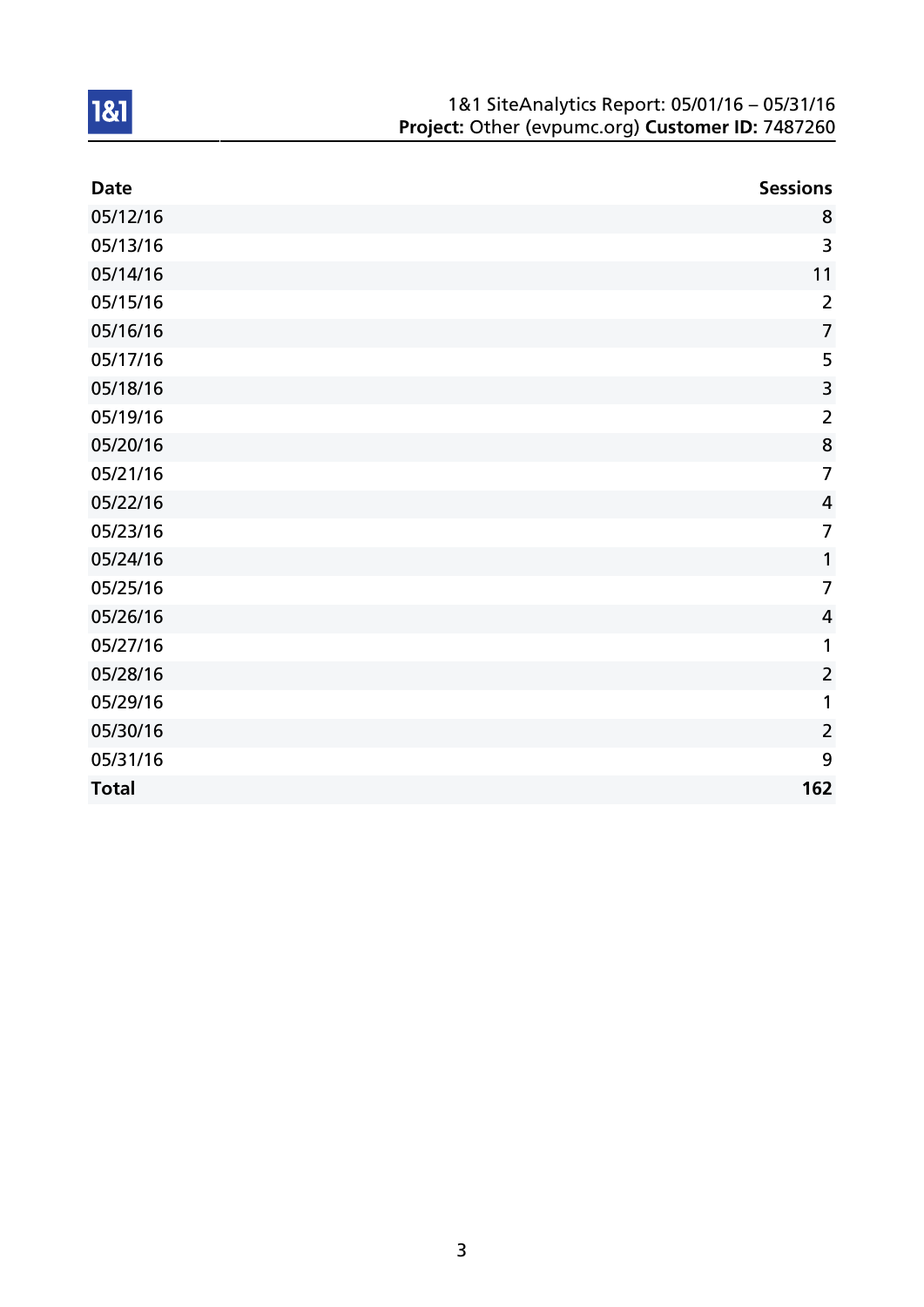

# Search Engine Robots



| <b>Search Engine Robots</b> | <b>Sessions</b> | Percentage |
|-----------------------------|-----------------|------------|
| bingbot/2.0                 | 667             | 45.84%     |
| Baiduspider/2.0             | 142             | 9.76%      |
| Googlebot/2.1               | 82              | 5.64%      |
| MegaIndex.ru/2.0            | 69              | 4.74%      |
| YandexBot/3.0               | 54              | 3.71%      |
| Yahoo! Slurp                | 47              | 3.23%      |
| spbot/5.0.1                 | 46              | 3.16%      |
| <b>SEOkicks-Robot</b>       | 43              | 2.96%      |
| AhrefsBot/5.1               | 42              | 2.89%      |
| panscient.com               | 36              | 2.47%      |
| Aboundexbot/0.3             | 27              | 1.86%      |
| Googlebot-Mobile            | 26              | 1.79%      |
| woobot/1.1                  | 24              | 1.65%      |
| Mail.RU_Bot/2.0             | 23              | 1.58%      |
| SiteExplorer/1.0b           | 23              | 1.58%      |
| Wotbox/2.01                 | 23              | 1.58%      |
| internetVista monitor       | 14              | 0.96%      |
| Dataprovider/6.92           | 11              | 0.76%      |
| WikiDo/1.1                  | 8               | 0.55%      |
| woobot/2.0                  | 8               | 0.55%      |
| Googlebot-Mobile/2.1        | 6               | 0.41%      |
| SafeDNSBot                  | 5               | 0.34%      |
| SeznamBot/3.2               | 5               | 0.34%      |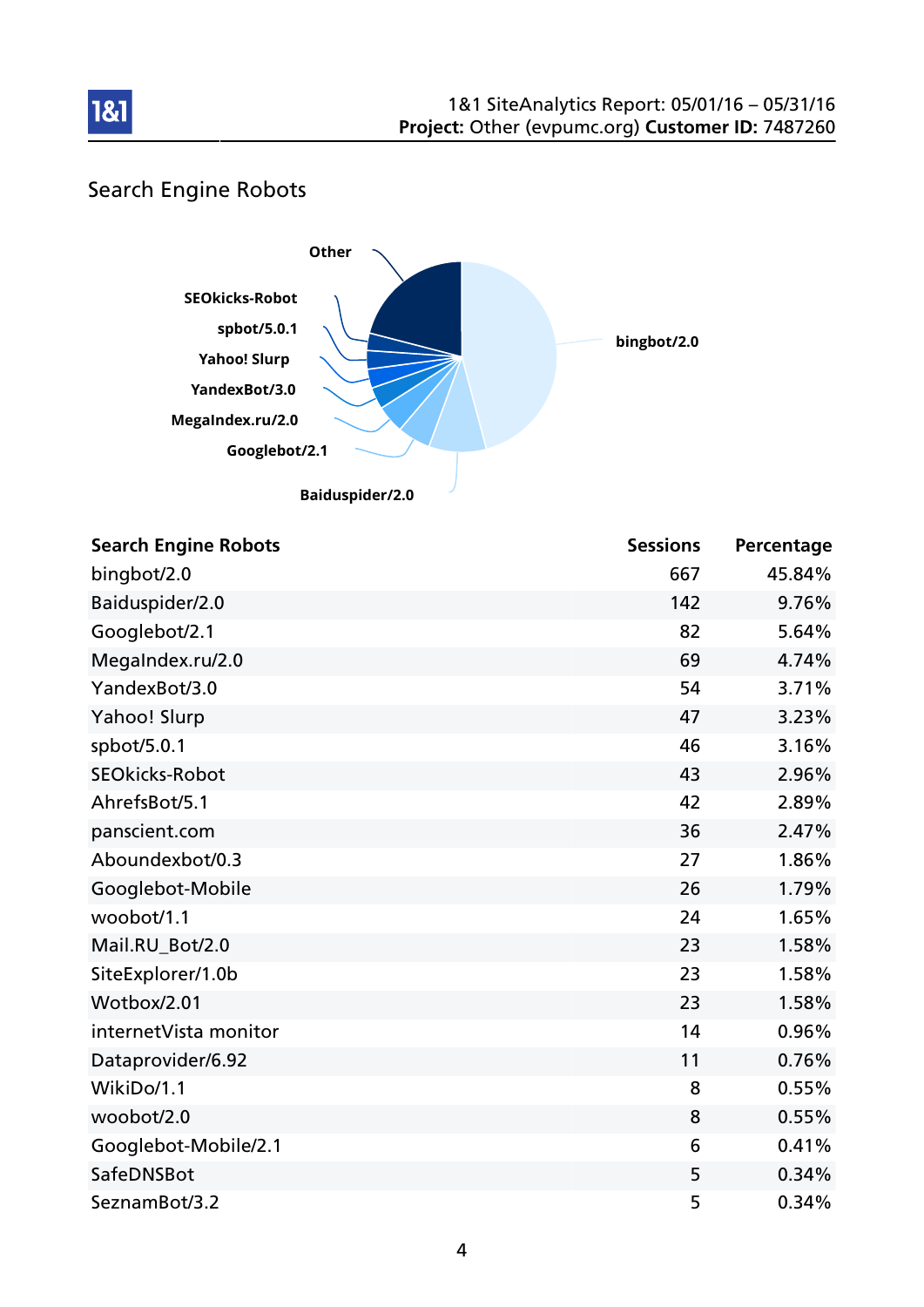#### 1&1 SiteAnalytics Report: 05/01/16 – 05/31/16 Project: Other (evpumc.org) Customer ID: 7487260

| <b>Search Engine Robots</b> | <b>Sessions</b> | Percentage |
|-----------------------------|-----------------|------------|
| msnbot-media/1.1            | 4               | 0.27%      |
| DuckDuckGo-Favicons-Bot/1.0 | 3               | 0.21%      |
| Exabot/3.0                  | 3               | 0.21%      |
| SurveyBot/2.3               | 3               | 0.21%      |
| BLEXBot/1.0                 | $\overline{2}$  | 0.14%      |
| CCBot/2.0                   | $\overline{2}$  | 0.14%      |
| WbSrch/1.1                  | $\overline{2}$  | 0.14%      |
| Google favicon              | 1               | 0.07%      |
| NetcraftSurveyAgent/1.0     | 1               | $0.07\%$   |
| Plukkie/1.6                 | 1               | 0.07%      |
| crazywebcrawler 0.9.10      | 1               | 0.07%      |
| servernfo.com               | 1               | 0.07%      |
| Total                       | 1,455           | 100.00%    |

# Page Analysis

1&1

## Most Frequently Visited Pages



| <b>Pages</b>       | <b>Sessions</b> | Percentage |
|--------------------|-----------------|------------|
| /Default.htm       | 183             | 39.61%     |
| /Sermons.htm       | 27              | 5.84%      |
| /Announce.htm      | 24              | 5.19%      |
| /NewsLetterIdx.htm | 23              | 4.98%      |
| /Calendar.htm      | 20              | 4.33%      |
| /Elim.htm          | 17              | 3.68%      |
| /Believe.htm       | 16              | 3.46%      |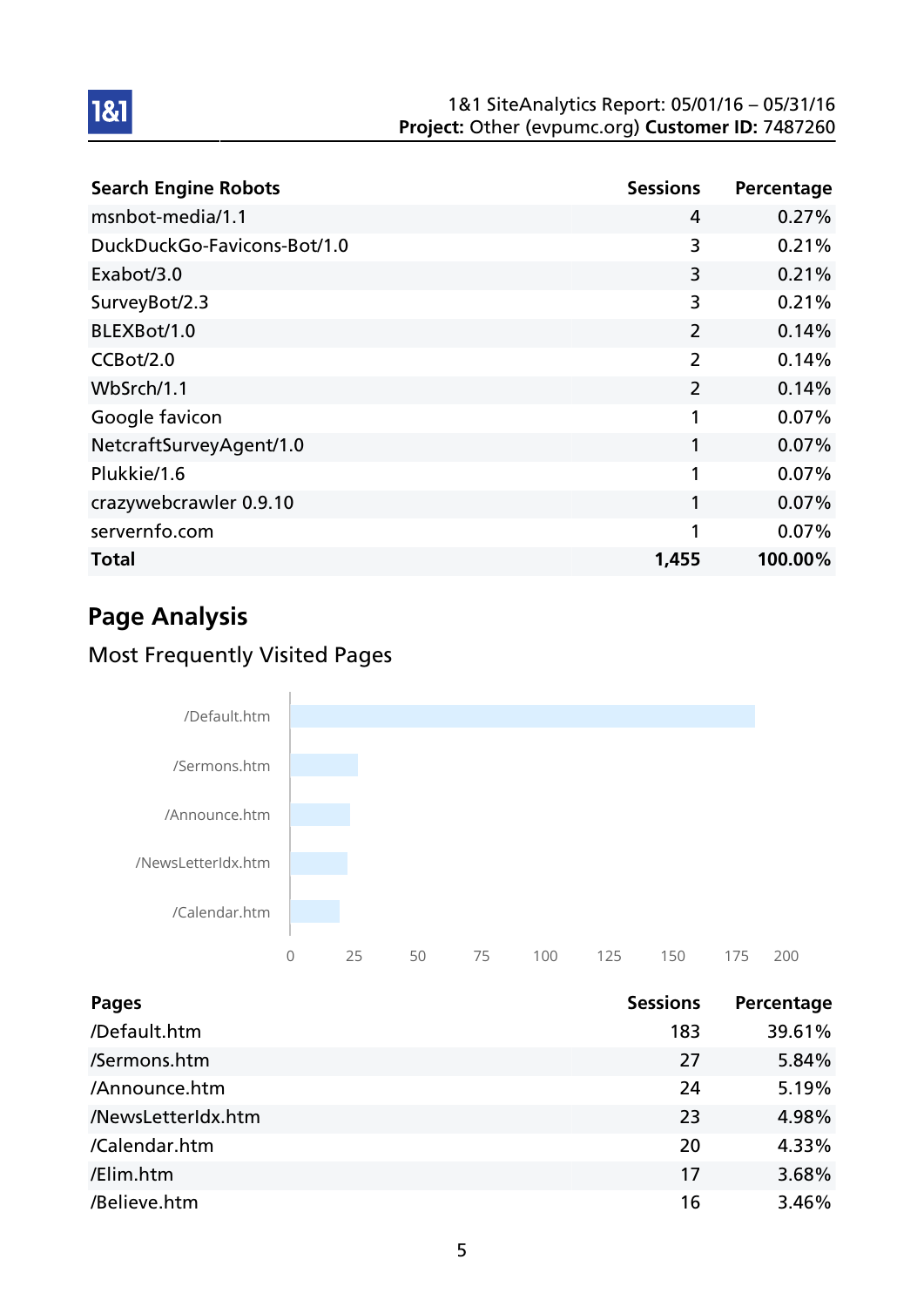#### 1&1 SiteAnalytics Report: 05/01/16 – 05/31/16 Project: Other (evpumc.org) Customer ID: 7487260

| <b>Pages</b>             | <b>Sessions</b> | Percentage |
|--------------------------|-----------------|------------|
| /St_Johns.htm            | 16              | 3.46%      |
| /M-Statement.htm         | 14              | 3.03%      |
| /web_links.htm           | 14              | 3.03%      |
| <b>Morship.htm</b>       | 13              | 2.81%      |
| /Stats.htm               | 11              | 2.38%      |
| /Elim-HISTORY.htm        | 10              | 2.16%      |
| /CalendarOld.htm         | 9               | 1.95%      |
| /St_Johns-HISTORY.htm    | 9               | 1.95%      |
| /valley_views1113.htm    | 9               | 1.95%      |
| /StJohns_M-Statement.htm | 8               | 1.73%      |
| /missions.htm            | 8               | 1.73%      |
| /valley_views1013.htm    | 8               | 1.73%      |
| /Elim_M-Statement.htm    | $\overline{7}$  | 1.52%      |
| /valley_views0813.htm    | $\overline{7}$  | 1.52%      |
| /valley_views0913.htm    | 6               | 1.30%      |
| /Bulletins-old.htm       | 1               | 0.22%      |
| /Bulletins.htm           | 1               | 0.22%      |
| /PastorsSermons.htm      | 1               | 0.22%      |
| <b>Total</b>             | 462             | 100.00%    |

# Keywords

1&1



## Keywords **Sessions**

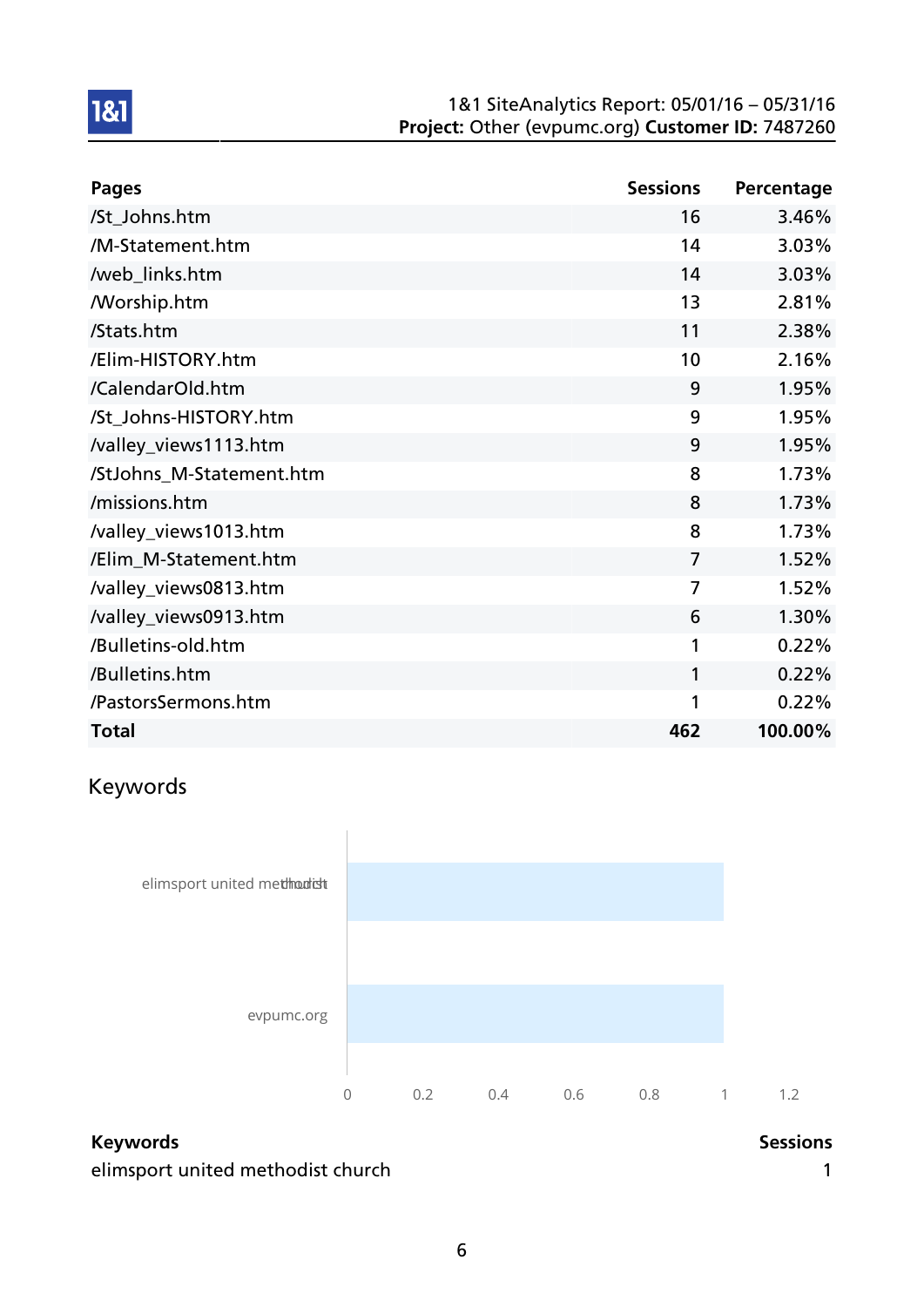

| <b>Pages</b>                                          | <b>Sessions</b> |
|-------------------------------------------------------|-----------------|
| https://www.google.com/                               | 15              |
| http://www.google.com/url                             | 3               |
| http://www.baidu.com/s                                | 2               |
| android-app://com.google.android.googlequicksearchbox | 1               |
| http://evangelchicago.org                             |                 |
| http://hundejo.com/                                   | 1               |
| http://m.baidu.com/s                                  |                 |
| http://pizza-imperia.com/                             |                 |
| http://www.bing.com/search                            | 1               |
| http://www.google.com.sg/url                          | 1               |
| http://www.susumc.org/index.php/lewisburg             |                 |
| http://yandex.ru/clck/jsredir                         | 1               |
| https://www.google.com                                |                 |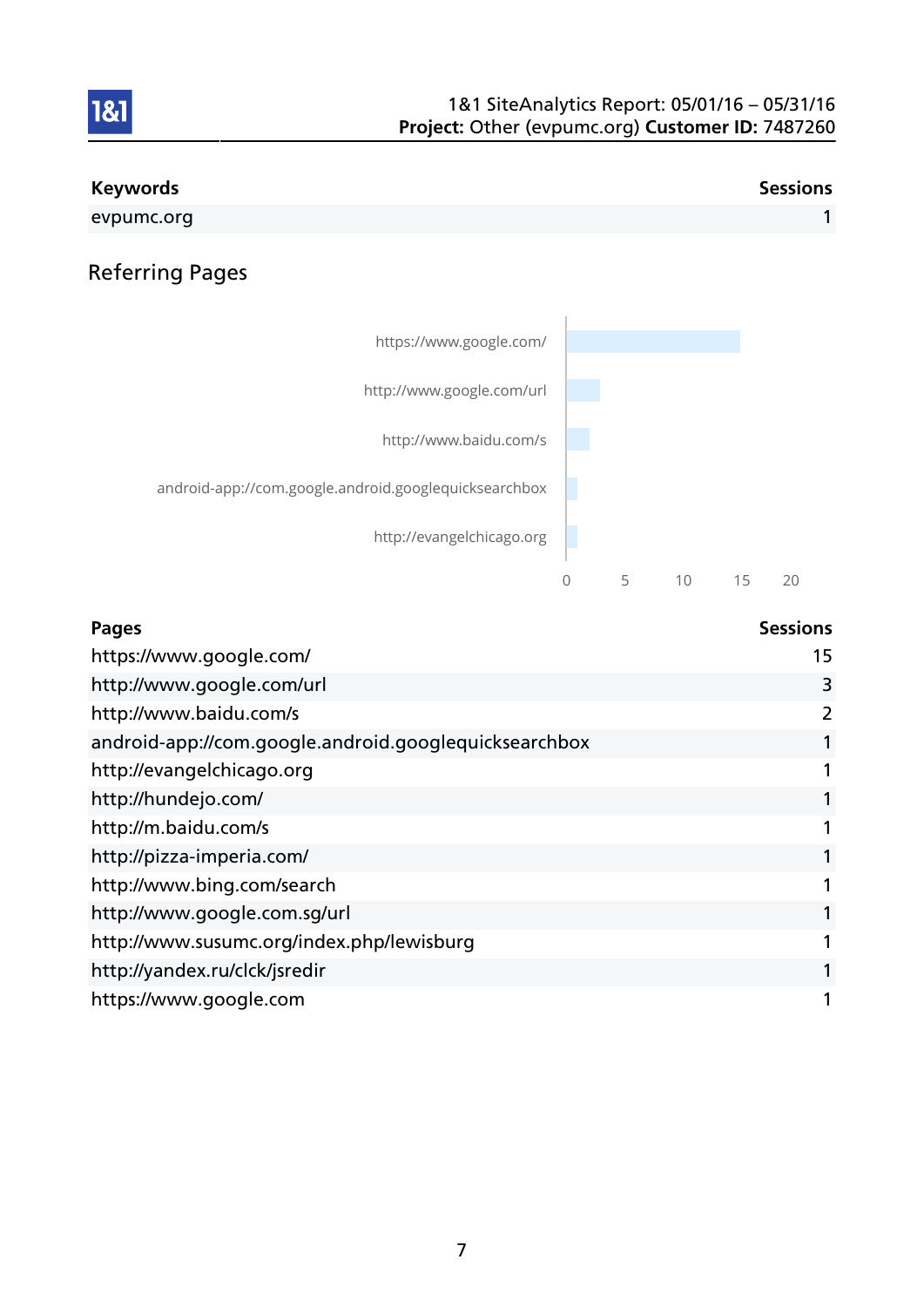

# Browsers & Systems

### Browsers

181



**IE**

| <b>Browsers</b>           | <b>Sessions</b> | Percentage |
|---------------------------|-----------------|------------|
| Chrome                    | 43              | 26.54%     |
| Firefox                   | 30              | 18.52%     |
| IE.                       | 20              | 12.35%     |
| Safari mobile             | 15              | 9.26%      |
| <b>Chrome Mobile</b>      | 7               | 4.32%      |
| Microsoft Edge            | $\overline{7}$  | 4.32%      |
| Opera                     | 3               | 1.85%      |
| Android browser           | $\overline{2}$  | 1.23%      |
| Go http package           | $\overline{2}$  | 1.23%      |
| Java                      | $\overline{2}$  | 1.23%      |
| Safari                    | $\overline{2}$  | 1.23%      |
| <b>BlackBerry Browser</b> | 1               | 0.62%      |
| Lynx                      | 1               | 0.62%      |
| PhantomJS                 | 1               | 0.62%      |
| Python-requests           | 1               | 0.62%      |
| WWW::Mechanize            | $\mathbf{1}$    | 0.62%      |
| libwww-perl               | 1               | 0.62%      |
| Could not be identified   | 23              | 14.20%     |
| <b>Total</b>              | 162             | 100.00%    |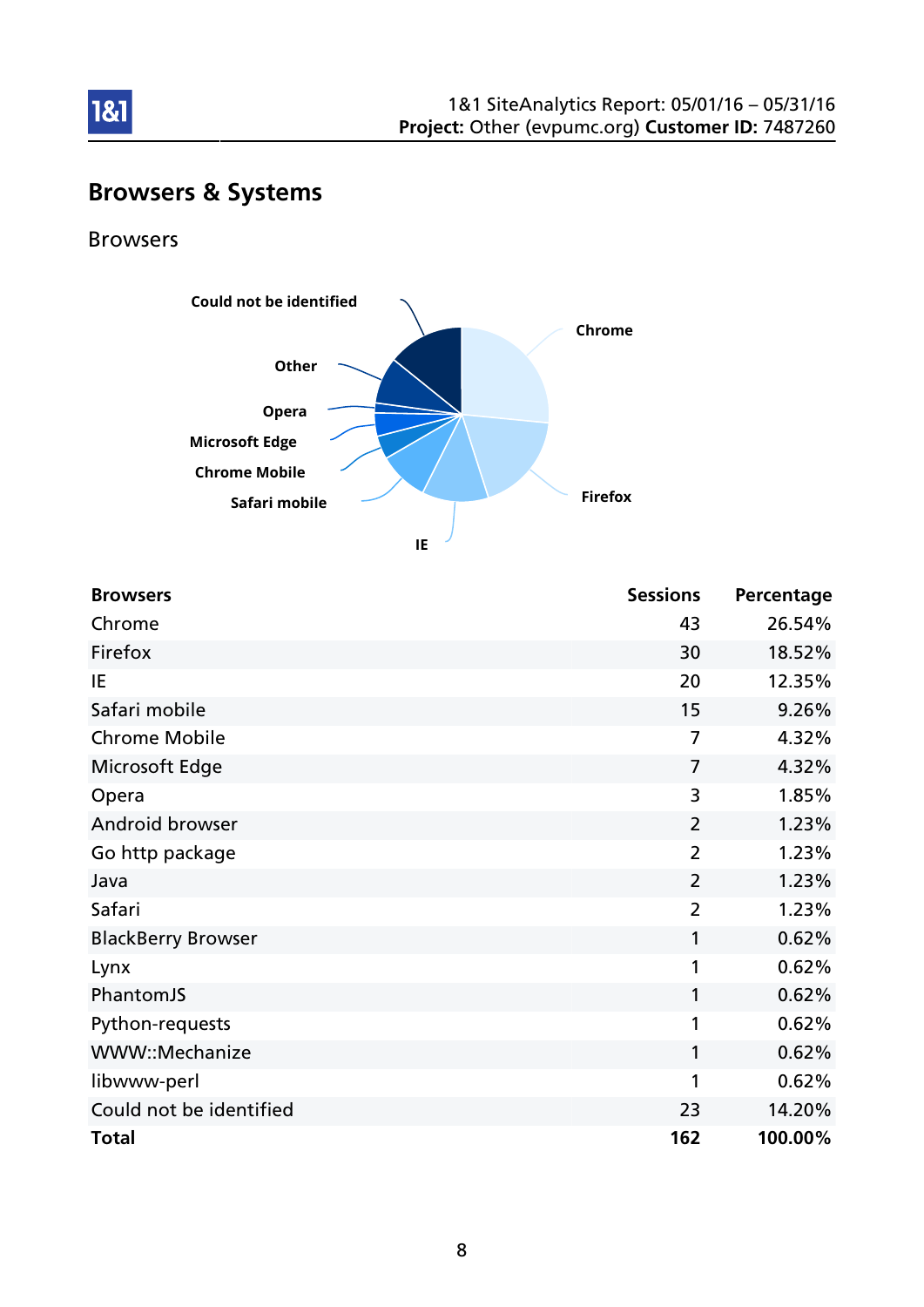

# Operating Systems



| <b>Operating Systems</b> | <b>Sessions</b> | Percentage |
|--------------------------|-----------------|------------|
| <b>Windows</b>           | 89              | 54.94%     |
| iOS                      | 16              | 9.88%      |
| Linux                    | 10              | 6.17%      |
| OS X                     | 9               | 5.56%      |
| Android                  | 7               | 4.32%      |
| <b>JVM</b>               | $\overline{2}$  | 1.23%      |
| <b>BlackBerry OS</b>     | 1               | 0.62%      |
| Could not be identified  | 28              | 17.28%     |
| <b>Total</b>             | 162             | 100.00%    |

# Visitor Locations

| Countries             |                 |            |
|-----------------------|-----------------|------------|
| <b>Countries</b>      | <b>Sessions</b> | Percentage |
| <b>United States</b>  | 101             | 62.35%     |
| Russia                | 10              | 6.17%      |
| <b>United Kingdom</b> | 9               | 5.56%      |
| Germany               | 6               | 3.70%      |
| Ukraine               | 6               | 3.70%      |
| Canada                | 4               | 2.47%      |
| China                 | 4               | 2.47%      |
| France                | 3               | 1.85%      |
| Argentina             | $\overline{2}$  | 1.23%      |
| Romania               | 2               | 1.23%      |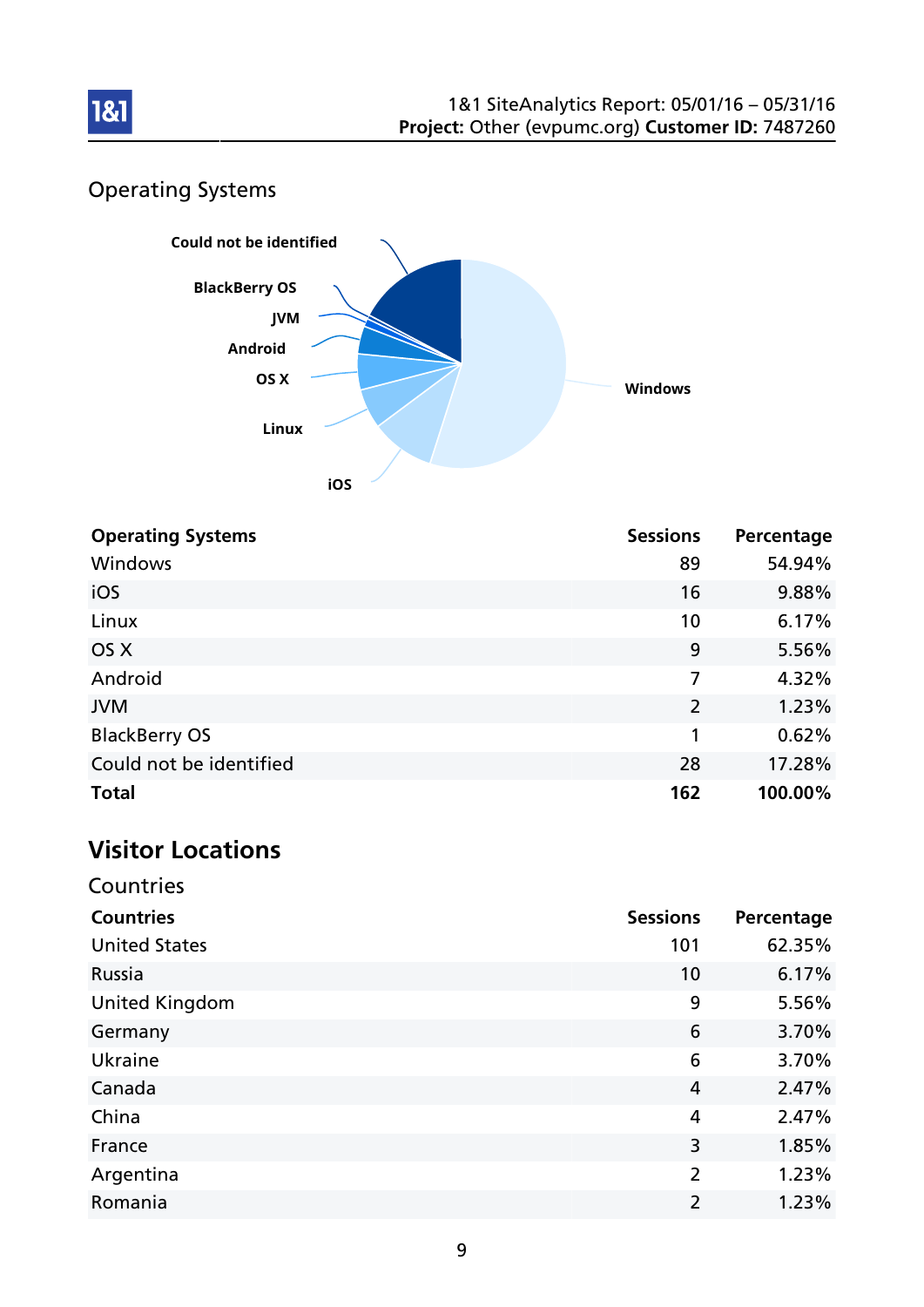#### 1&1 SiteAnalytics Report: 05/01/16 – 05/31/16 Project: Other (evpumc.org) Customer ID: 7487260

| <b>Countries</b>        | <b>Sessions</b> | Percentage |
|-------------------------|-----------------|------------|
| Austria                 |                 | 0.62%      |
| Colombia                | 1               | 0.62%      |
| Japan                   | 1               | 0.62%      |
| Liberia                 | 1               | 0.62%      |
| Lithuania               | 1               | 0.62%      |
| Malaysia                | 1               | 0.62%      |
| <b>Netherlands</b>      | 1               | 0.62%      |
| Singapore               | 1               | 0.62%      |
| Vietnam                 | 1               | 0.62%      |
| Could not be identified | 6               | 3.70%      |
| <b>Total</b>            | 162             | 100.00%    |

### **Continents**

1&1

| <b>Continents</b>       | <b>Sessions</b> | Percentage |
|-------------------------|-----------------|------------|
| <b>North America</b>    | 104             | 64.20%     |
| Europe                  | 39              | 24.07%     |
| Asia                    | 8               | 4.94%      |
| South America           | 3               | 1.85%      |
| Africa                  | 1               | 0.62%      |
| Could not be identified | 7               | 4.32%      |
| <b>Total</b>            | 162             | 100.00%    |

## Information about the evaluations

#### Visitors

This evaluation shows how many visitors accessed your website. Visitors are uniquely identified on the basis of the IP address and the browser ID. If a visitor goes to your website more than once a day, only one visitor is counted.

#### **Sessions**

This evaluation shows the number of sessions. A session starts when a visitor accesses your website and ends when he or she leaves it. A session ends automatically after 30 minutes without activity. If a visitor goes to your website more than once a day, multiple sessions are counted.